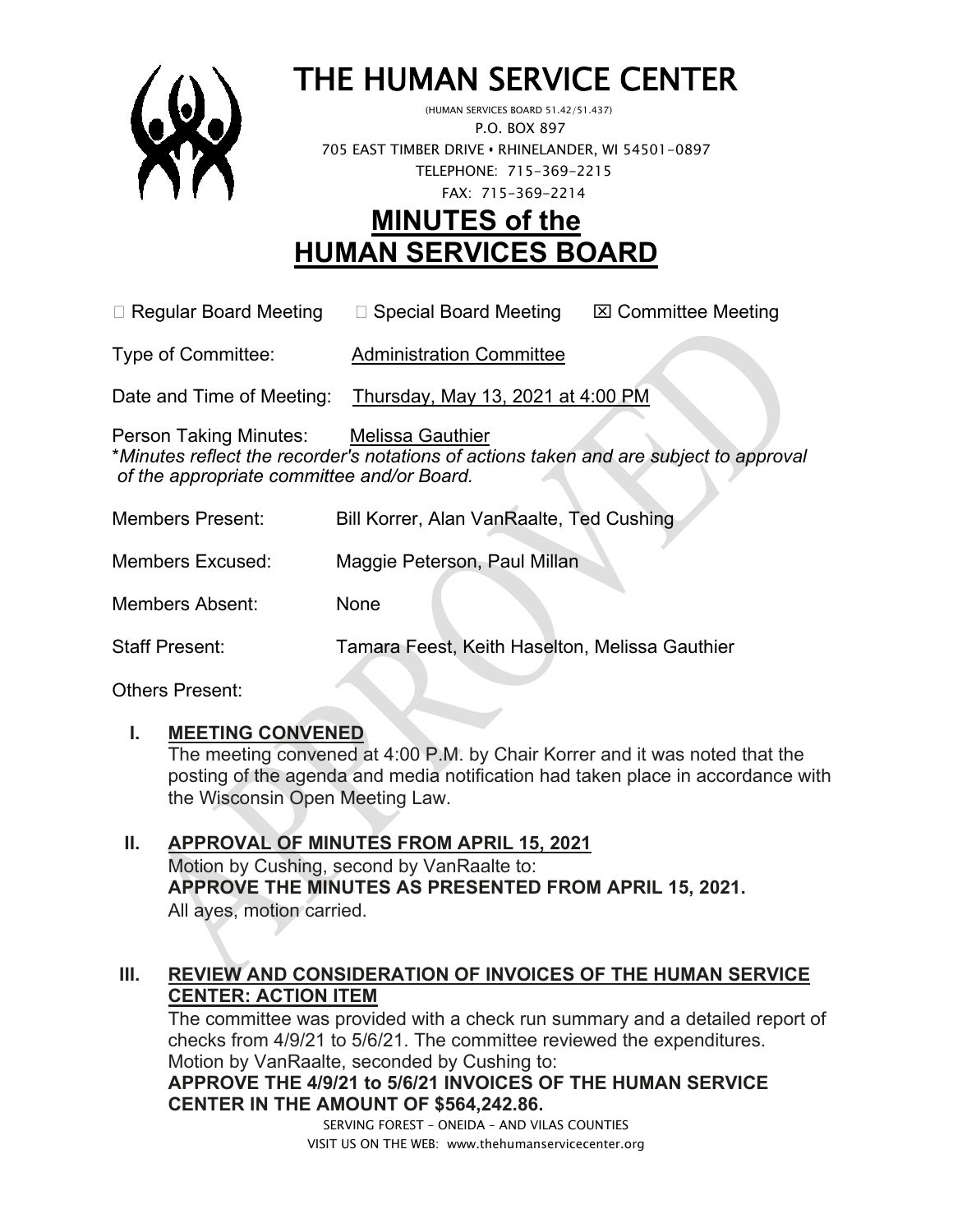All ayes, motion carried.

#### **IV. VENDING MACHINE FUNDS: ACTION ITEM**

Haselton reported that HSC has a Coca Cola vending machine in the front hallway. At one time HSC would receive revenue sharing checks from Coca Cola, although the last payment was in 2015. There is currently \$1,100 in the vending machine account. Haselton requested the committee to consider allowing HSC to put that money into the employee sunshine fund that helps to recognize employees that are retiring or someone that has a loss in their family, as the revenues in the account were funded by employee purchases. Motion by Cushing, second by VanRaalte to:

**AUTHORIZE STAFF TO TRANSFER THE \$1100 VENDING MACHINE FUNDS INTO THE EMPLOYEE SUNSHINE FUND.**

All ayes, motion carried.

#### **V. FINANCIAL UPDATE**

Haselton provided the committee with a financial update. The members were given a handout that outlined the Statement of Net Position and Statement of Activities by program. Haselton noted that HSC is currently reporting a surplus of \$686,000, although this is expected to increase upon receiving a couple final reconciliations from DHS. Haselton reported that auditors will be coming next week to review the financials. Haselton also reported that so far in 2021, there is about a \$210,000 surplus including revenues received since the financial update was printed.

#### **VI. PROJECTED 2020 SURPLUS PLANNING: DISCUSSION ITEM**

Haselton reported that as a result of the substantial 2020 surplus, HSC's unrestricted fund will be sizable. Haselton reported that HSC staff has begun discussions on what to do with the surplus and will come back to the committee next month with exact dollar amounts and recommendations on how to manage the surplus.

#### **VII. BOARD RESTRICTED FUND POLICY: DISCUSSION ITEM**

Haselton requested guidance from the committee regarding utilization of restricted funds such as the building fund or IT fund. After much discussion, it was decided that the committee is not in favor of a specific policy and would prefer staff to bring forth specific requests to move funds from the board restricted funds. Committee preference is that use of board restricted funds is generally for large one-time expenditures, while smaller recurring expenditures, would not.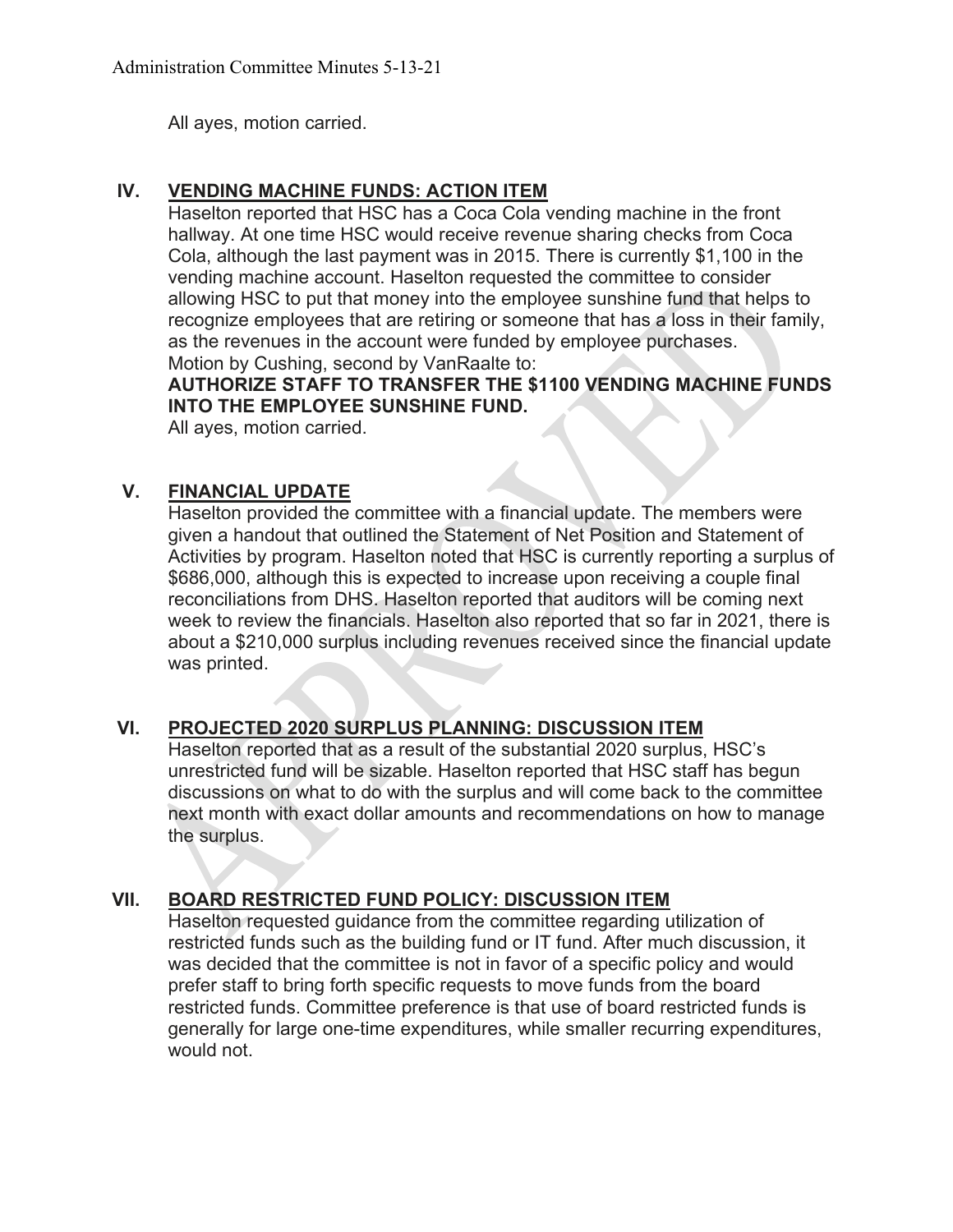#### **VIII. POSITION CHANGE STATUS A. SPEECH LANGUAGE PATHOLOGIST: ACTION ITEM**

Feest reported that HSC's part-time Speech Language Pathologist gave notice and will be leaving the end of June. Feest reported currently in Birth to 3, there is a full-time and a part-time Speech Language Pathologist. Feest reported that she is concerned about recruitment for this position as only part-time. Feest reported that the number of enrolled children in Birth to 3 is low but expects that number to increase as people are more comfortable having in-home visits. Feest reported that with the expected increase in case load plus the amount of travel that takes place, it may be easier to fill the position as full-time.

Motion by VanRaalte, second by Cushing to:

**AUTHORIZE THE EXECUTIVE DIRECTOR TO PURSUE A FULL-TIME CANDIDATE FOR THE SPEECH LANGUAGE PATHOLOGIST POSITION.** All ayes, motion carried.

#### **IX. CLOSED SESSION**

#### **A. THE COMMITTEE MAY CONSIDER A MOTION TO ADJOURN INTO CLOSED SESSION PURSUANT TO:**

- 1. Section 19.85(1)(e) for the purpose of deliberating or negotiating the purchasing of public properties, the investing of public funds, or conducting other specified public business, whenever competitive or bargaining reasons require a closed session.
- 2. Section 19.85(1)(f) for the purpose of considering financial, medical, social, or personal histories or disciplinary data of specific persons, preliminary consideration of specific personnel problems or the investigation of charges against specific persons except where paragraph (b) applies which, if discussed in public, would be likely to have a substantial adverse effect upon the reputation of any person referred to in such histories or data, or involved in such problems or investigations.

Motion by VanRaalte, second by Cushing to: **ADJOURN INTO CLOSED SESSION.**

Roll call vote: Aye: VanRaalte, Cushing, Korrer No: Adjourned into closed session at 4:36 P.M.

#### **X. RETURN TO OPEN SESSION**

**A. THE COMMITTEE WILL RETURN TO OPEN SESSION AND MAY RATIFY ANY ACTION TAKEN OR DISCUSSED IN THE CLOSED SESSION.**

Motion by Cushing, second by VanRaalte to: **RETURN TO OPEN SESSION.**

All ayes, Returned to Open Session at 4:46 P.M. No action taken during closed session.